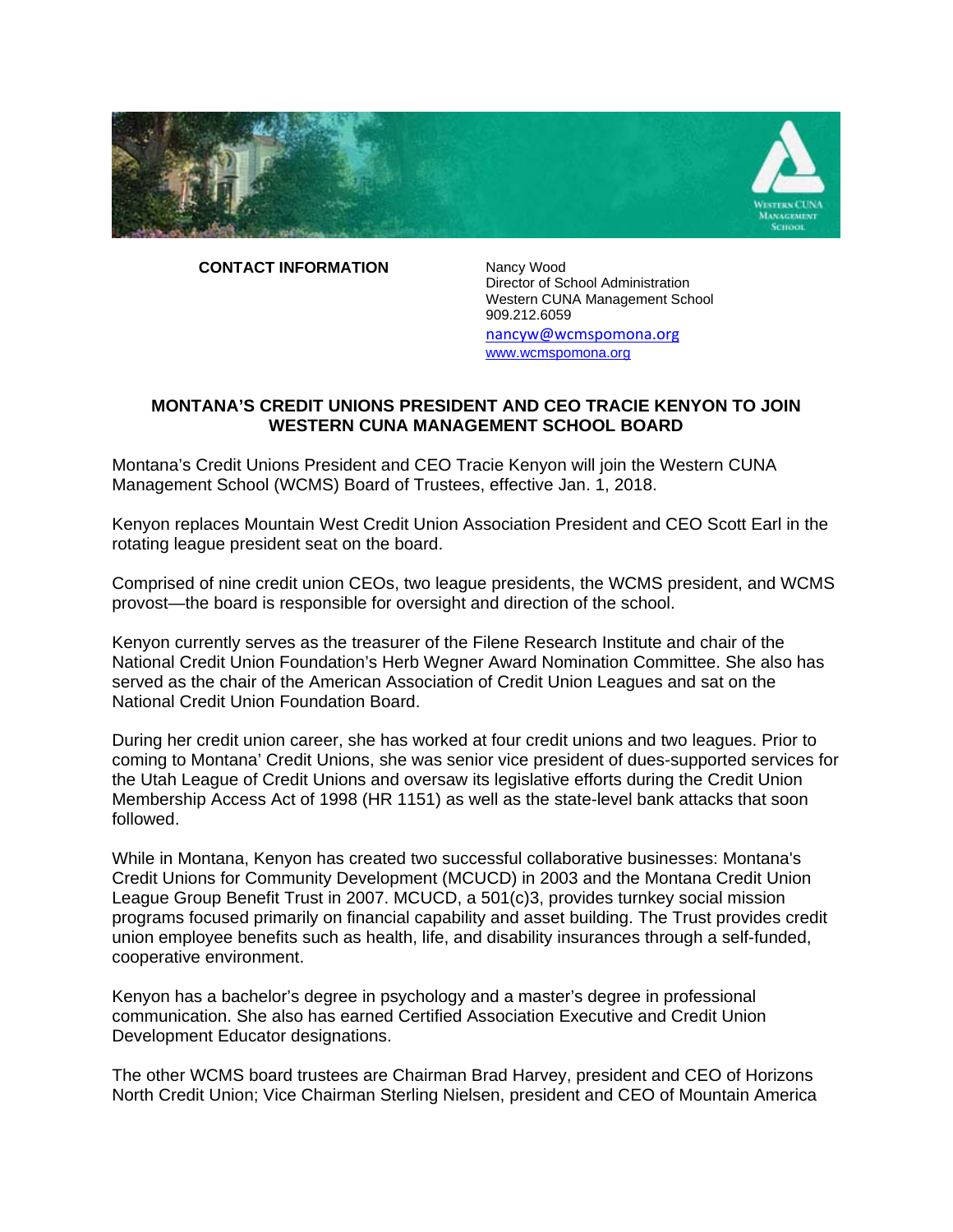Credit Union; Secretary/treasurer Eileen Rivera, president and CEO of SkyOne Federal Credit Union; California and Nevada Credit Union Leagues President and CEO Diana Dykstra; Rogue Credit Union President and CEO Gene Pelham; Partners Federal Credit Union President and CEO John Janclaes; Idaho Central Credit Union President and CEO Kent Oram; Oregon Community Credit Union President and CEO Mandy Jones; SchoolsFirst Federal Credit Union President and CEO Bill Cheney; Blue Federal Credit Union President and CEO Stephanie Teubner; and WCMS Provost Mark Klinkert.

*About Western CUNA Management School: WCMS serves credit unions in the 13 western states and is sponsored by the leagues and associations for those credit unions, including the Alaska Credit Union League, California Credit Union League, Credit Union Association of New Mexico, Hawaii Credit Union League, Idaho Credit Union League, Montana's Credit Unions, Mountain West Credit Union Association, Nevada Credit Union League, Northwest Credit Union Association, and Utah Credit Union Association, in cooperation with Pomona College in Claremont, CA. Graduates who have developed their skills and knowledge at the school occupy positions of leadership and responsibility at some of the nation's leading credit unions.* 

— WCMS—